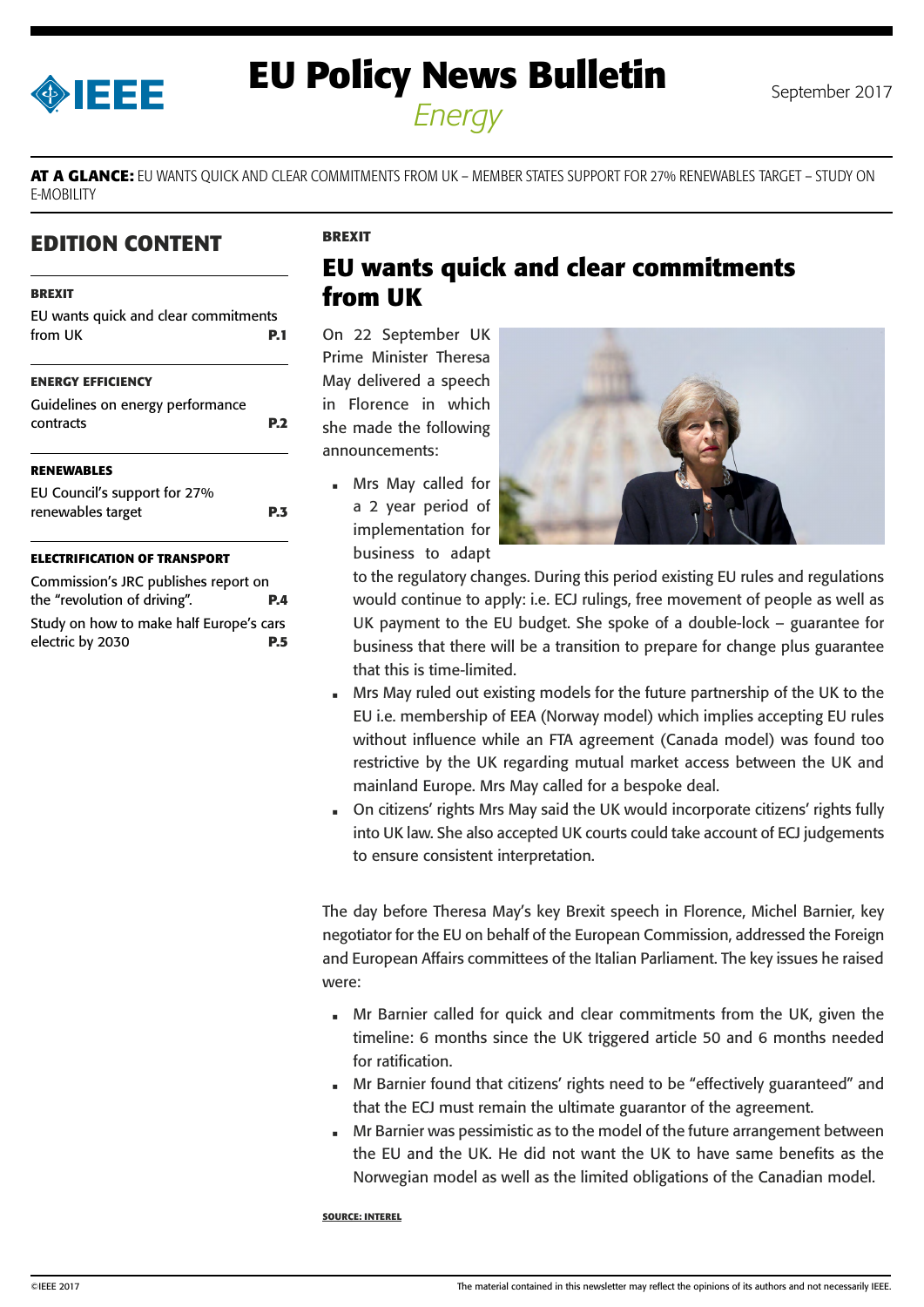#### <span id="page-1-0"></span>**[BREXIT](#page-0-0)**

[EU wants quick and clear commitments](#page-0-0)  [from UK](#page-0-0) **P.1**

#### **ENERGY EFFICIENCY**

| Guidelines on energy performance<br>contracts | P <sub>2</sub> |
|-----------------------------------------------|----------------|
| <b>RENEWABLES</b>                             |                |
| EU Council's support for 27%                  |                |
| renewables target                             | <b>P.3</b>     |
| ELECTRIFICATION OF TRANSPORT                  |                |
| Commission's JRC publishes report on          |                |

[the "revolution of driving".](#page-3-0) **P.4** [Study on how to make half Europe's cars](#page-4-0)  [electric by 2030](#page-4-0) **P.5**

#### **ENERGY EFFICIENCY**

## **Guidelines on energy performance contracts**



The EU published **[guidelines](http://ec.europa.eu/eurostat/documents/1015035/7959867/Eurostat-Guidance-Note-Recording-Energy-Perform-Contracts-Gov-Accounts.pdf/)** this month which allows Member States to leave the cost of energy efficiency investments off the books to make a higher 2030 target more feasible.

According to Stefan Scheuer, who heads the Coalition for Energy Savings, an umbrella association of business, local authority, consumer and civil society groups: "EU's legislators will be further encouraged to increase the energy efficiency ambition to 40% by 2030."

The European Parliament's environment committee recently recommended a 40% target, which is 10 percentage points higher

than the non-binding target agreed by national governments in June and described by the Parliament's lead negotiator as [unrealistic.](http://www.endseurope.com/article/50172/lead-mep-40-energy-efficiency-target-unrealistic)

The guidance applies to the booking of Energy Performance Contracts, a system specified in the 2012 Energy Efficiency Directive, to enable the retrofitting of public buildings as the initial investment can be covered by a private partner and repaid by guaranteed energy savings.

The European Commission said the guidance note "significantly increases" the opportunities for public bodies to use Energy Performance Contracts by clarifying the conditions in which they can be recorded off government balance sheets.

"Thanks to the revised guidance, it will be easier for schools, hospitals, and other public buildings – which make up more than 10% of the overall EU building stock – to invest for the purpose of improving energy efficiency," EU climate and energy commissioner Arias Cañete said.

**Source: Ends Europe**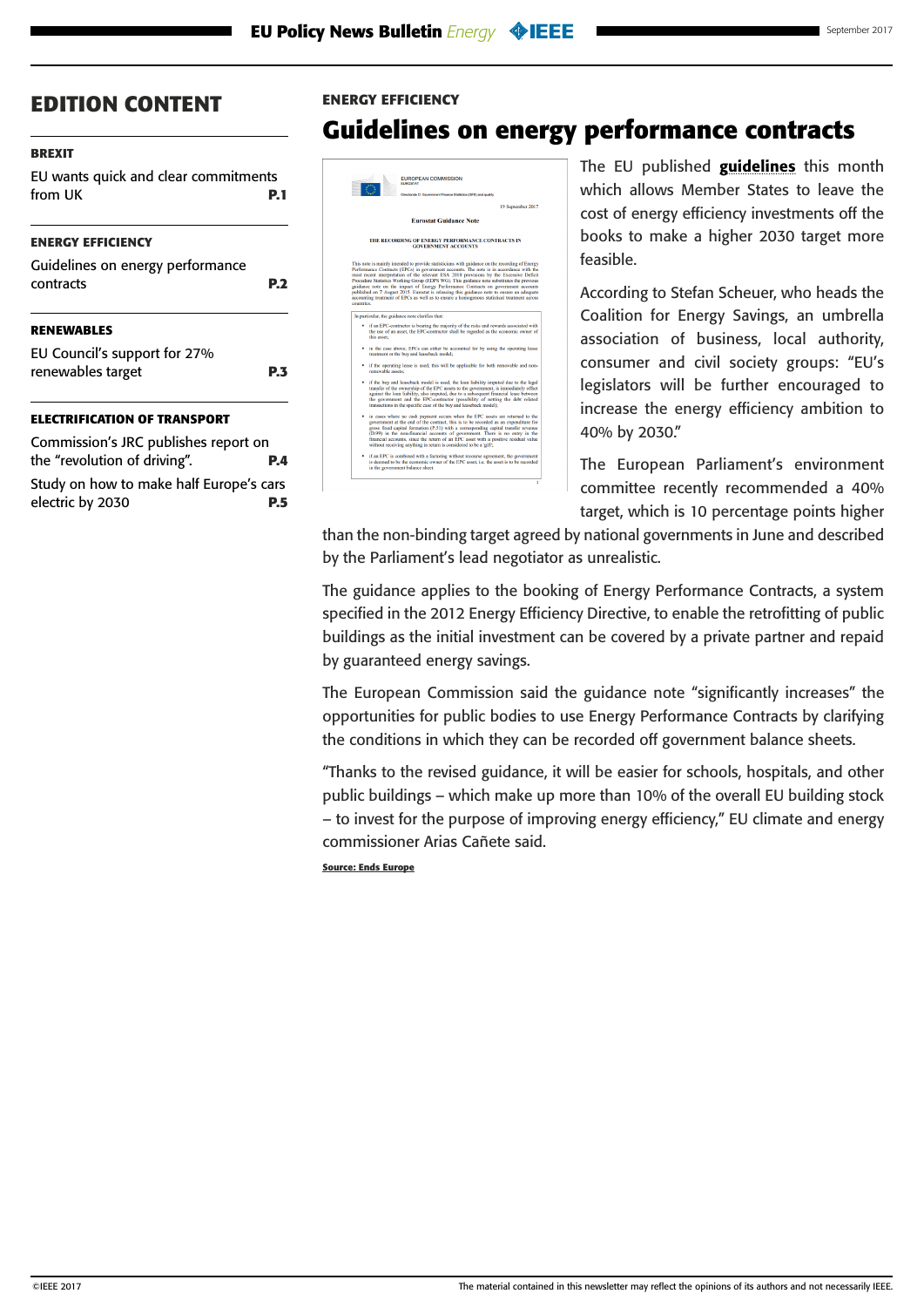#### <span id="page-2-0"></span>**[BREXIT](#page-0-0)**

[EU wants quick and clear commitments](#page-0-0)  [from UK](#page-0-0) **P.1**

#### **[ENERGY EFFICIENCY](#page-1-0)**

| Guidelines on energy performance<br>contracts     | P. <sub>2</sub> |
|---------------------------------------------------|-----------------|
| <b>RENEWABLES</b>                                 |                 |
| EU Council's support for 27%<br>renewables target | P.3             |

#### **[ELECTRIFICATION OF TRANSPORT](#page-3-0)**

[Commission's JRC publishes report on](#page-3-0)  [the "revolution of driving".](#page-3-0) **P.4** [Study on how to make half Europe's cars](#page-4-0)  [electric by 2030](#page-4-0) **P.5**

#### RENEWABLES

## **EU Council's support for 27% renewables target**



EU member states are **[discussing](http://data.consilium.europa.eu/doc/document/ST-7204-2017-REV-1/en/pdf)** how much of their contribution towards the EU's 2030 renewables target should be delivered by 2025 as they seek common ground on a proposed energy governance law.

The latest draft EU Council negotiating position invites countries to share their views on what percentage of their planned increase in the share of renewable energy between 2020 and 2030 should be deployed by mid-decade.

The governance framework with its reporting obligations aims to ensure that member states meet the EU renewable energy and energy efficiency targets for 2030 in the absence of binding national targets.

The European Commission's [proposal for a Governance Regulation](https://ec.europa.eu/energy/sites/ener/files/documents/1_en_act_part1_v9_759.pdf), tabled in November 2016, required countries to define their contribution towards the overall EU target to source at least 27% of its energy from renewables by 2030 and to set out a linear trajectory from 2021 with a view to meeting it.

The draft Council position, however, abandons the linear approach, leaving open the option of doing less in the early years and catching up later. Such an approach was floated last spring in a Czech proposal, which suggested that member states should be allowed to deviate from the trajectory within a given range.

However, the text maintains the Commission's proposal for a linear trajectory when it comes to countries' contributions towards meeting the collective 30% target for increasing energy efficiency by 2030.

The European Parliament is also debating its negotiating stance on the Commission's proposal. The first draft, tabled jointly by Green MEPs Claude Turmes and Michèle Rivasi, included binding national renewables and energy efficiency targets. **Source: Ends Europe**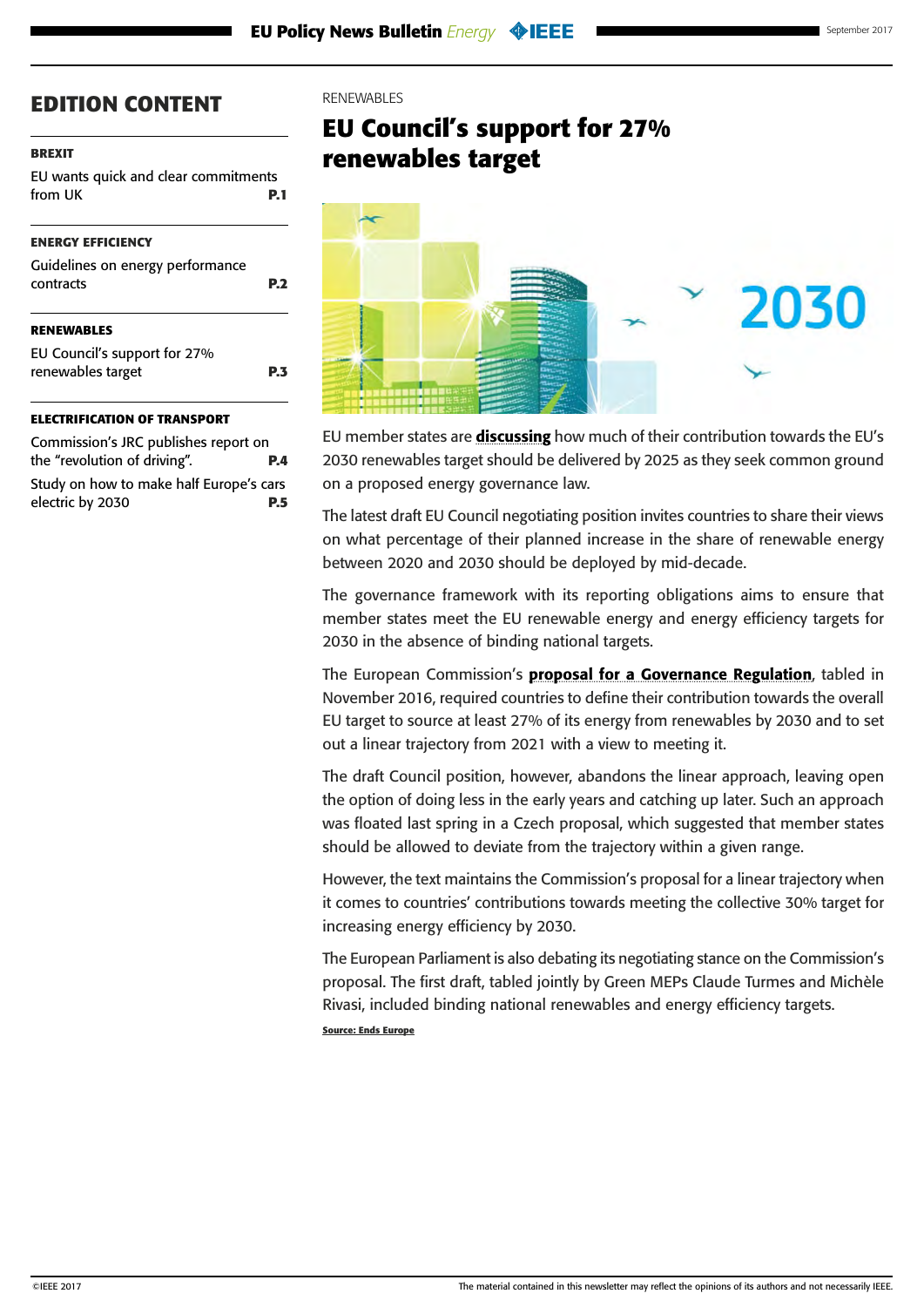#### <span id="page-3-0"></span>**[BREXIT](#page-0-0)**

[EU wants quick and clear commitments](#page-0-0)  [from UK](#page-0-0) **P.1**

#### **[ENERGY EFFICIENCY](#page-1-0)**

| Guidelines on energy performance<br>contracts | <b>P.2</b> |
|-----------------------------------------------|------------|
| <b>RENEWABLES</b>                             |            |
| $\blacksquare$                                |            |

[EU Council's support for 27%](#page-2-0)  [renewables target](#page-2-0) **P.3**

#### **ELECTRIFICATION OF TRANSPORT**

Commission's JRC publishes report on the "revolution of driving". **P.4** [Study on how to make half Europe's cars](#page-4-0)  [electric by 2030](#page-4-0) **P.5**

#### ELECTRIFICATION OF TRANSPORT

## **Commission's JRC publishes report on the "revolution of driving".**



This month the Joint Research Centre published a [report](http://publications.jrc.ec.europa.eu/repository/bitstream/JRC106565/art_science_for_policy_report_1-soa_final_tobepublished_online.pdf) outlining a framework for safe & efficient coordinated automated road transport (C-ART). According to the **EUROPEAN COMMISSION** JRC, the future of driving will be radically different from what we know today, as a

result of drastic changes that are expected with the introduction of automated and connected vehicles. This report comes at a time when the EU institutions are reflecting on the future of transport and making the European roads and vehicles safer, connected and greener. Regarding the latter the European Commission is now working on revised standards for CO2 emissions. A proposal for a revised Regulation is expected to be published in November 2017.

**Source: Dods + Interel**